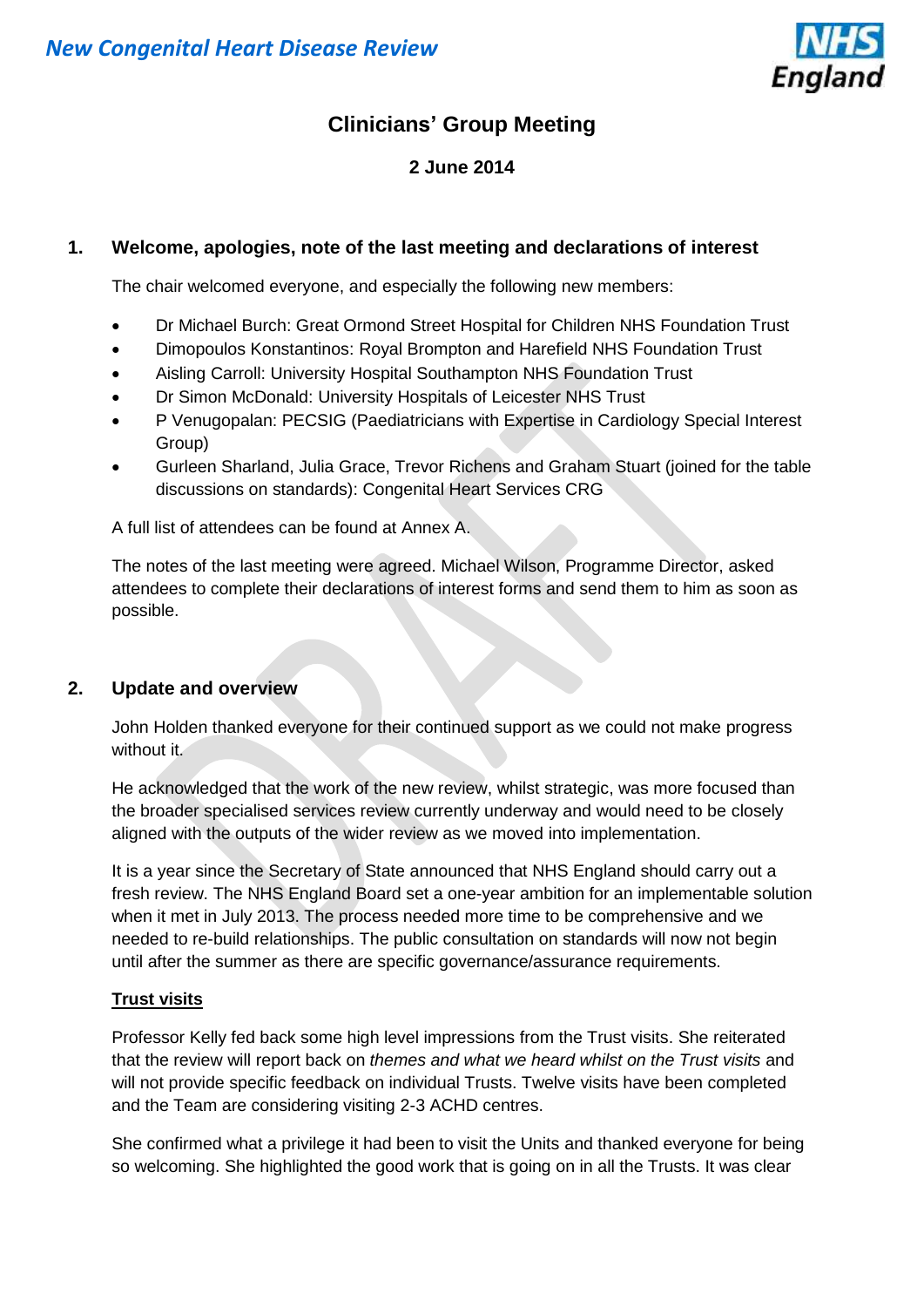that there many different ways of working which is acceptable as long as they meet the standards and outcomes are good.

She summarised a few of the challenges which had been raised:

- Many units commented on the difficulties with paediatric intensive care unit (PICU) capacity and retrieval. Mark Darowski (Chair of the Paediatric Intensive Care Clinical Reference Group (CRG)) confirmed that there is a good specification for retrieval however there was still an issue for less dependent patients (below PICU level).
- Workforce:
	- more psychologists would be advantageous;
	- specialist nurses are essential for maintaining a cohesive service and were much appreciated by patients and their family; and
	- services are dependent on scientists and that difficulties may arise because of recent changes in training.
- Scrutiny of Surgical Results

Many units highlighted the difficulties of being under continuous scrutiny and how small changes in mortality in specific cases had a detrimental influence on their overall results.

- The recent breakdown in relationships had made it difficult for units to work together.
- Many families spoke about concerns with local services, particularly with A&E and inpatient paediatrics.
- All patients and families hold the teams in the specialist centres in high esteem.

### **3. Standards and service specification focus groups**

Topics suggested by group members for discussion prior to the meeting:

- Transplantation
- Interventional activity outside adult specialist surgery centres (SSCs)

Graham Stuart, Trevor Richens, Gurleen Sharland and Julia Grace who had been at the CRG meeting running parallel to the Clinicians' Group joined the meeting to help facilitate the smaller group discussions. The suggestions from CRG were:

- Networks: funding and geography
- Surgery: numbers and counting issues
- Tier 2: surgery/intervention sustainability
- Staffing: can we get enough?, training and recruitment especially scientists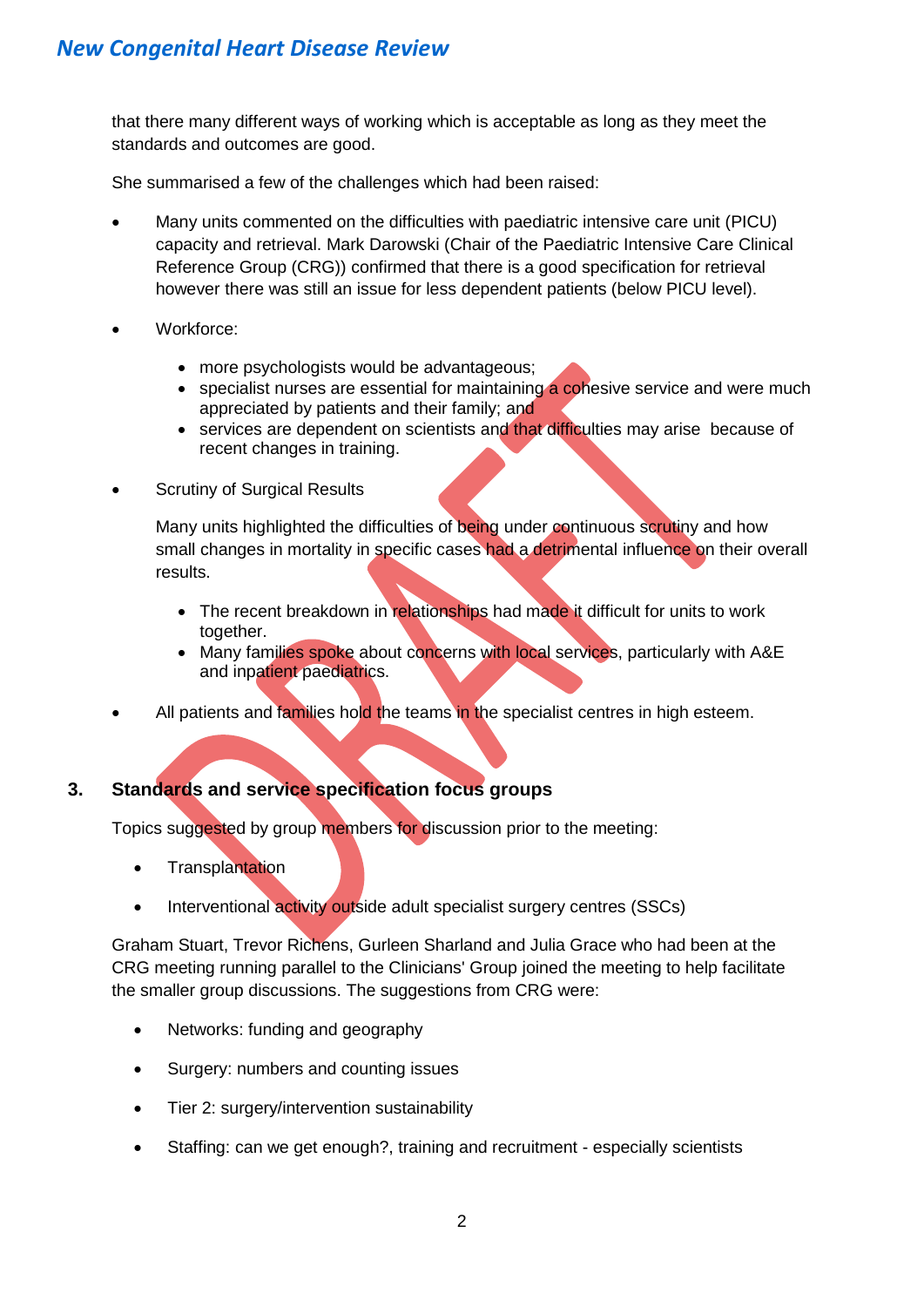- Interdependencies: neurosurgery
- Tier 3: funding and commissioning

### **Four discussion groups were agreed:**

- Tier 1 and tier 2: Activity outside adult speciality surgical centres
- Networks: what makes a network?
- Transplantation
- Obstetrics and co-location

### **Feedback**

### *Tier 1 and tier 2: Activity outside SSCs*

A subgroup considered that the limitations on interventional cardiology in tier 2 centres for adults with congenital heart disease (ACHD) were too inflexible and that there was the potential for these units to do more. This standard is different for ACHD because adult cardiologists with experience work outside SSCs but this is not the case for paediatric CHD. It was noted that the majority of adult atrial septal defect (ASD) closure is currently undertaken outside specialist surgical centres and that the results are good.

They considered that the flexibility offered by the standard on electrophysiology was more appropriate - this requires that electrophysiology may be undertaken outside a SSC if the patients are discussed at the multidisciplinary team (MDT) meeting. The group considered that this flexibility should be replicated for other forms of intervention/diagnostic catheters outside the surgical centre as long as they were performed as part of the network and patients were discussed at an MDT meeting. This might include ASD and patent foramen ovale (PFO) closure. They also recommended that arrangements for ASDs and PFOs should be consistent to reduce the risk of gaming. It was agreed that as a minimum British Cardiovascular Society (BCS) standards must be met including numbers of interventionists and numbers of procedures undertaken by each. The proposed tier 2 ACHD standards would also need to be met.

Any procedures carried out on adults in tier 2 or 3 must have cardiothoracic surgery on site.

There was concern that the surgical cover might not be adequate as general adult cardiovascular surgeons become more sub-specialist and might not have the skills. They also suggested a revision to the standard.

### *Networks*

A subgroup considered the question of whether network boundaries should be managed or should emerge as a result of competition and choice. The group considered that unless boundaries were managed it would continue to damage relationships.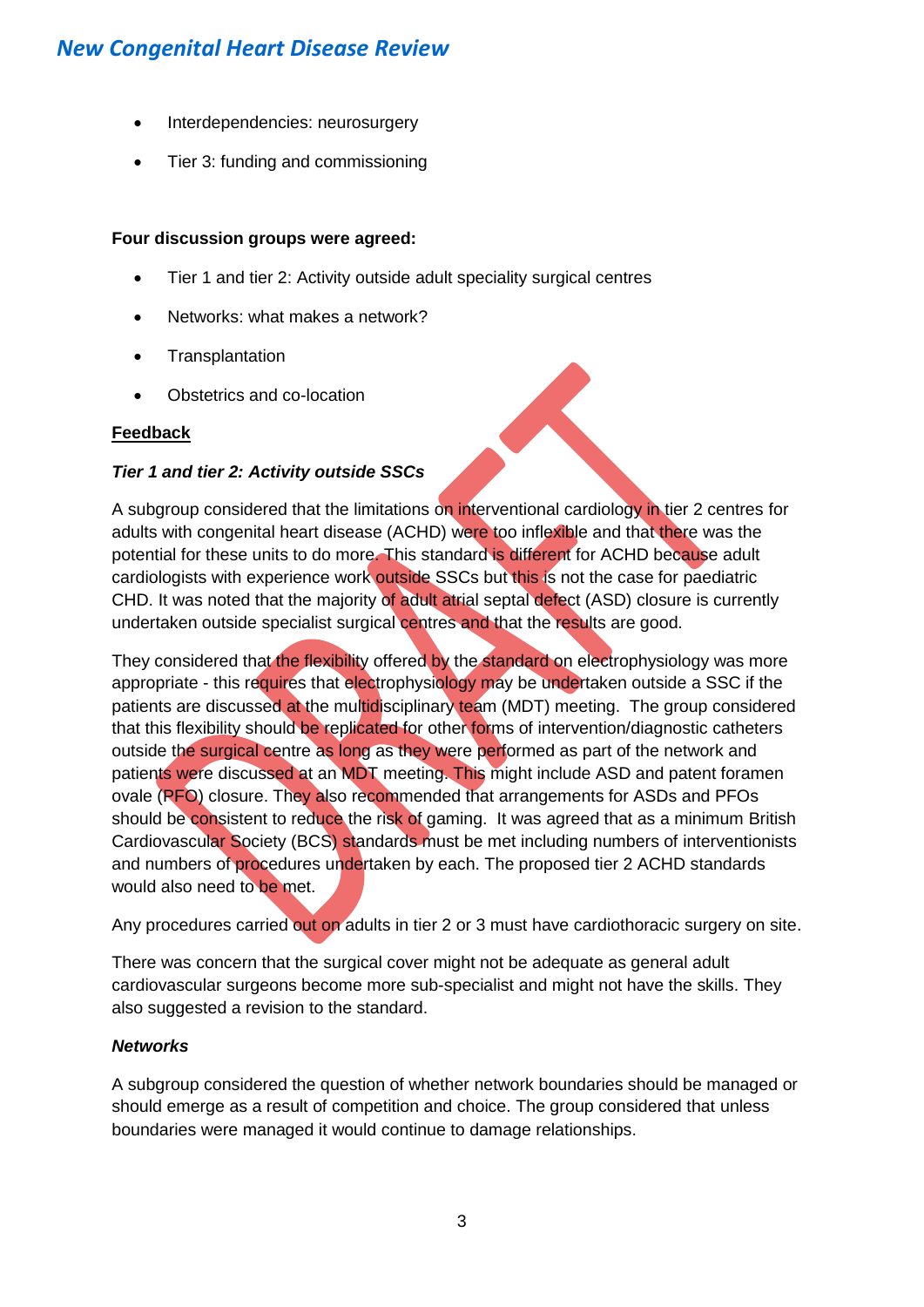### *New Congenital Heart Disease Review*

They considered that managed boundary networks would be more efficient and would drive costs down. The group therefore advised a more formal statement about this issue.

The group considered how boundaries could be set in a managed scenario (closest, shortest journey time) and how commissioners could enforce these arrangements, for example by not paying for activity where the boundaries were not respected.

Other members of the Clinicians' Group considered that patient choice must be allowed which implied competition.

The managed boundary model proposed led to units that would be similarly sized. Some considered that there was a case for at least some units to be larger. Others argued that if units all had to undertake at least 500 cases this meant that the decision not to have bigger units had in effect been taken.

Experience from trauma networks was that managed network boundaries had been effective and well accepted.

Michael suggested that this should be a question for consultation and that coming up with answer needed to be part of what was done for objective 3.

It was noted that it is stated in the standards that referrers need to explain why they are recommending a certain centre and what choices are available for patients/families.

### *Transplant*

A sub-group considered the approach to transplant taken in the standards and agreed it was sufficient.

Adults requiring transplant range from simple procedures that can be done in any of the transplant centres to complex patients who can only be done where there is special expertise. Most of these complex indications are done in Newcastle. In the future we can expect more complex adult demand – and a second centre may be required. There will also be a continued rise in the use of mechanical assist devices both as bridge to transplant and, in time, as destination therapy.

Future planning would also need to cover heart and lung transplant and not just heart transplant as demand for these procedures could be expected to rise.

The group identified a problem in applying the CHD standards to Newcastle as the centre is in a sparsely populated region where there are not sufficient patients to meet the CHD activity requirements. The group advised that a super-network and intelligent commissioning would be needed to preserve the transplant service.

It was proposed that there should be a minor change in wording to differentiate between referral of simple rather than complex patients:

The proposed adult standard (A2) which stated that *"each specialist ACHD centre must demonstrate formal working relationships with a cardiothoracic transplant centre staffed by transplant surgeons with a congenital practice"* has been modified to read *"each specialist ACHD centre must demonstrate formal working relationships with cardiothoracic transplant centres, including one staffed by transplant surgeons with a congenital practice".*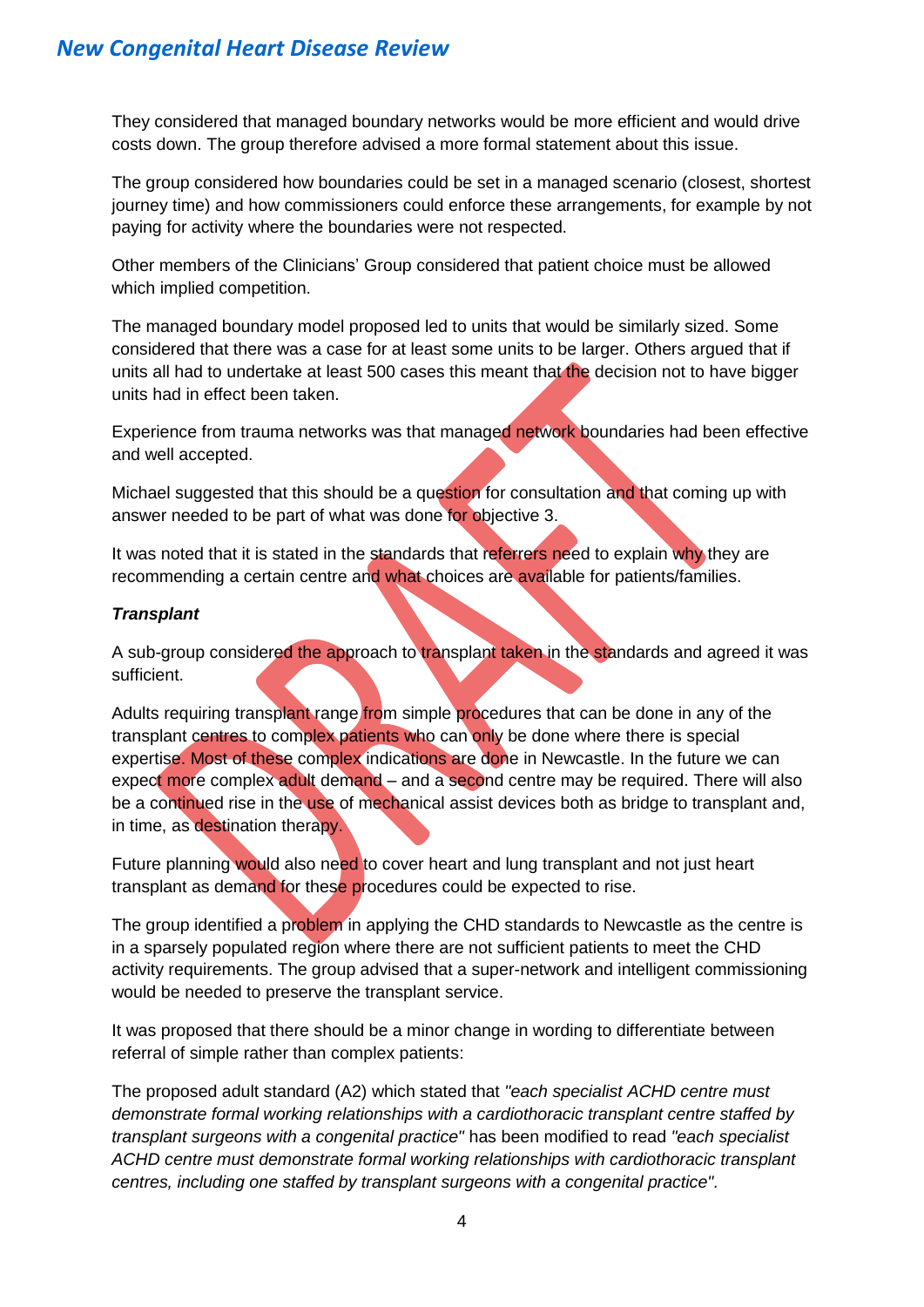### *Obstetric standards*

The group made some changes removing ambiguity and clarifying the standards.

### *Co-location*

One member suggested that the co-location standards had been set in a collegiate way 'to make sure that everyone can meet them' and there was not enough ambition.

As mortality improves, morbidity will become much more important.

#### *Other issues*

One member stated that reducing the number of cases/surgeon from 125 to 100 would make little difference to the surgeons but might make the networks viable.

One member stated that it is incorrect to count all surgical cases as equal - some are much more complex especially in adults.

### **4. Preparing for consultation**

Michael Wilson, Programme Director, gave an overview of the standards and then an explanation of what we are doing to prepare for consultation. The standards and specification will subject to consultation at the same time.

There is a plan to procure independent analysis of the consultation responses.

There was concern raised about the process for moving from the outcome of consultation on the standards to any necessary decision about the number of units. Michael reiterated that the consultation is about the standards. The new review was separately considering future demand and capacity as one of the other objectives, and this would help direct advice on the appropriate size, and number of units and the network model.

It is not yet clear how congenital heart services will be commissioned which will impact on how the units and networks will be set up.

One member stated that the last process had been disappointing. Michael highlighted that this time we are consulting on the standards – asking whether you think the review has got it right. We aim to reflect all the different views expressed about the standards then decide on the final standards.

Whilst we are not consulting on the number of centres the consultation document needs to be specific about number of centres, operations and surgeons.

In discussion, it was noted that the number of surgical procedures per surgeon and number of surgeons would effectively determine the maximum number of units. This will be part of the consultation based on the advice from the Professional Societies.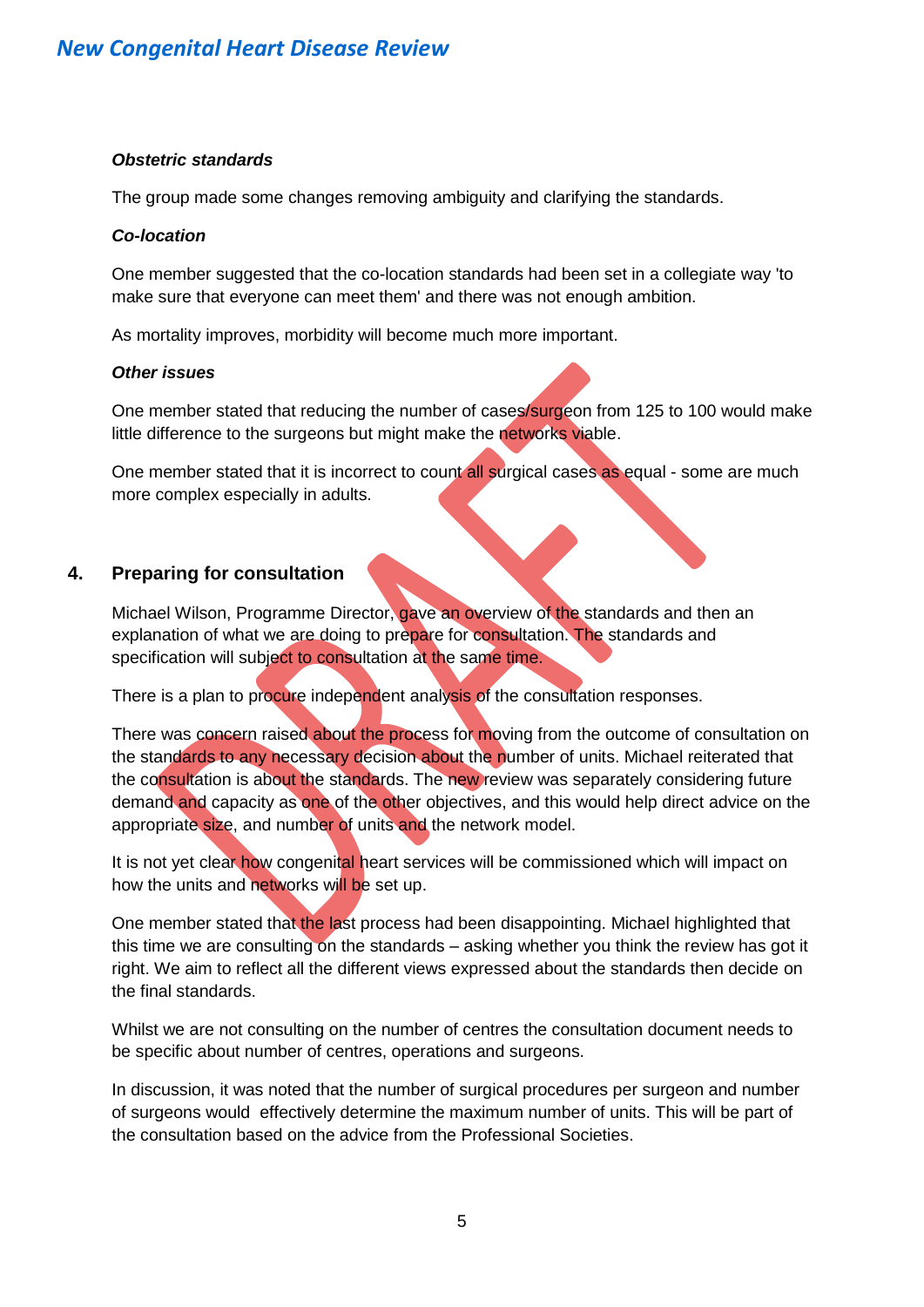# *New Congenital Heart Disease Review*

### **5. Date and time of next meeting**

The Clinicians' Group will next meet in late September/early October 2014.

Date for the joint meeting of all three engagement and advisory groups will be the 25 July 2014: location tbc.

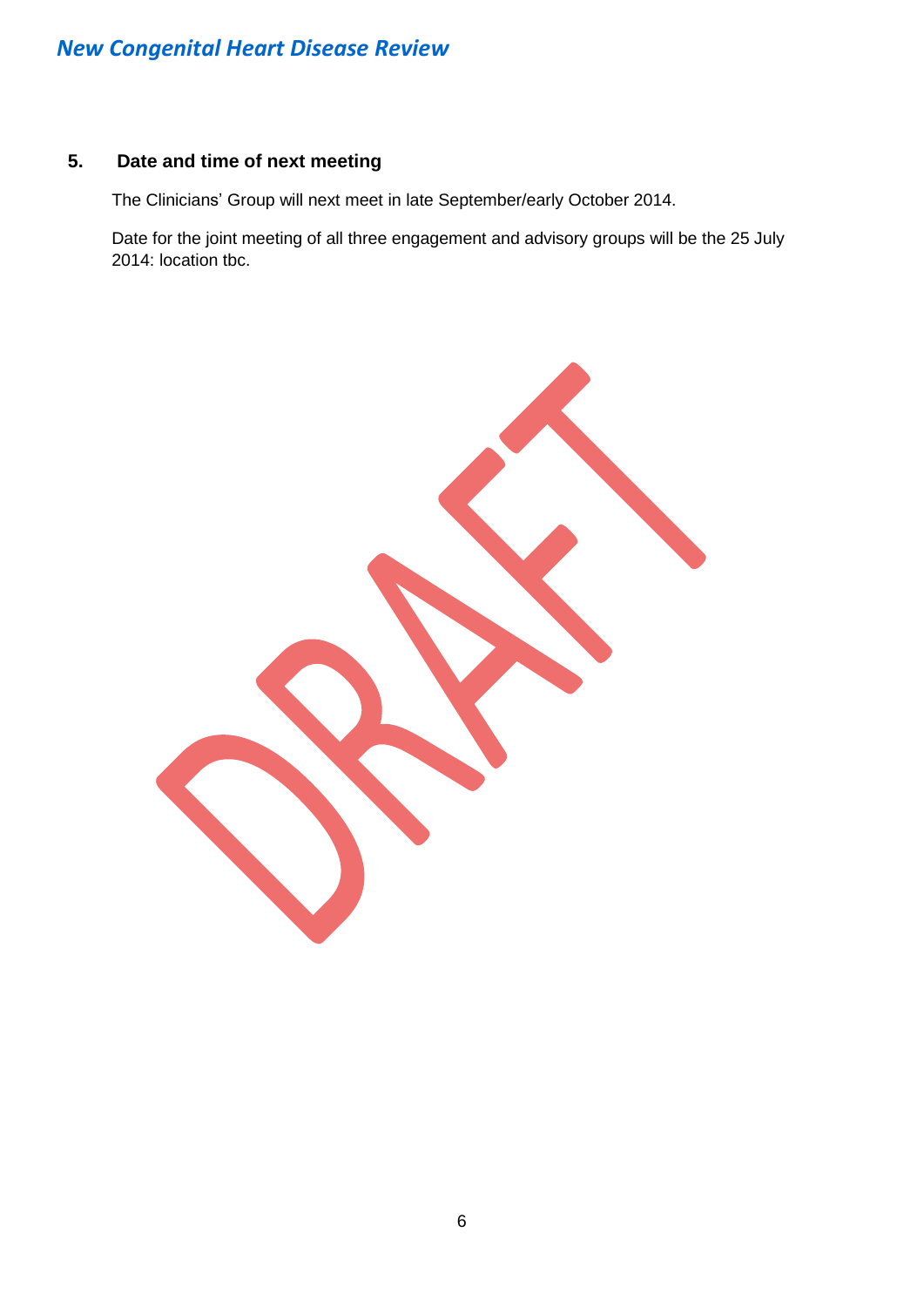# **Attendance**

| <b>Chair</b>                                                                                                   |                                |
|----------------------------------------------------------------------------------------------------------------|--------------------------------|
| Chair of the new Congenital Heart Disease review's Clinicians' Group<br>and Professor of Paediatric Hepatology | <b>Professor Deirdre Kelly</b> |

| <b>Organisation</b>                                                   | <b>Name</b>              |
|-----------------------------------------------------------------------|--------------------------|
| Birmingham Children's Hospital NHS Foundation Trust                   | <b>Oliver Stumper</b>    |
| <b>Blackpool Teaching Hospitals NHS Foundation Trust</b>              | Mr J Zacharias           |
| <b>Great Ormond Street Hospital for Children NHS Foundation Trust</b> | Dr Michael Burch         |
| Guy's and St Thomas' NHS Foundation Trust                             | Dr Owen Miller           |
| Newcastle upon Tyne Hospitals NHS Foundation Trust                    | Mr Asif Hasan            |
| <b>Oxford University Hospitals NHS Trust</b>                          | <b>Elizabeth Orchard</b> |
| Papworth Hospital NHS Foundation Trust                                | Dr Clive Lewis           |
| Royal Brompton and Harefield NHS Foundation Trust                     | Dimopoulos Konstantinos  |
| <b>Sheffield Teaching Hospitals NHS Foundation Trust</b>              | Laurence O'Toole         |
| University Hospital Southampton NHS Foundation Trust                  | <b>Aisling Carroll</b>   |
| University Hospitals Bristol NHS Foundation Trust                     | Dr Alison Hayes          |
| University Hospitals of Leicester NHS Trust                           | Dr Simon McDonald        |

| <b>Medical Associations and Royal Colleges</b>       | <b>Name</b>               |
|------------------------------------------------------|---------------------------|
| Association of Cardiothoracic Anaesthetists          | Dr Ravi Gill              |
| <b>British Cardiovascular Society</b>                | David Hildick-Smith       |
| <b>British Maternal &amp; Fetal Medicine Society</b> | Sarah Vause               |
| <b>British Psychological Society</b>                 | Emma Twigg                |
| Cardiothoracic Advisory Group                        | <b>Nick Banner</b>        |
| Extracorporeal Life Support Association (ELSO)       | Mr Giles J Peek           |
| <b>Fetal Anomaly Screening Programme</b>             | Pranav Pandya             |
| <b>PICS</b>                                          | <b>Peter Marc-Fortune</b> |
| <b>PECSIG</b>                                        | P Venugopalan             |
| Royal College of Nursing                             | <b>Collette Cochran</b>   |